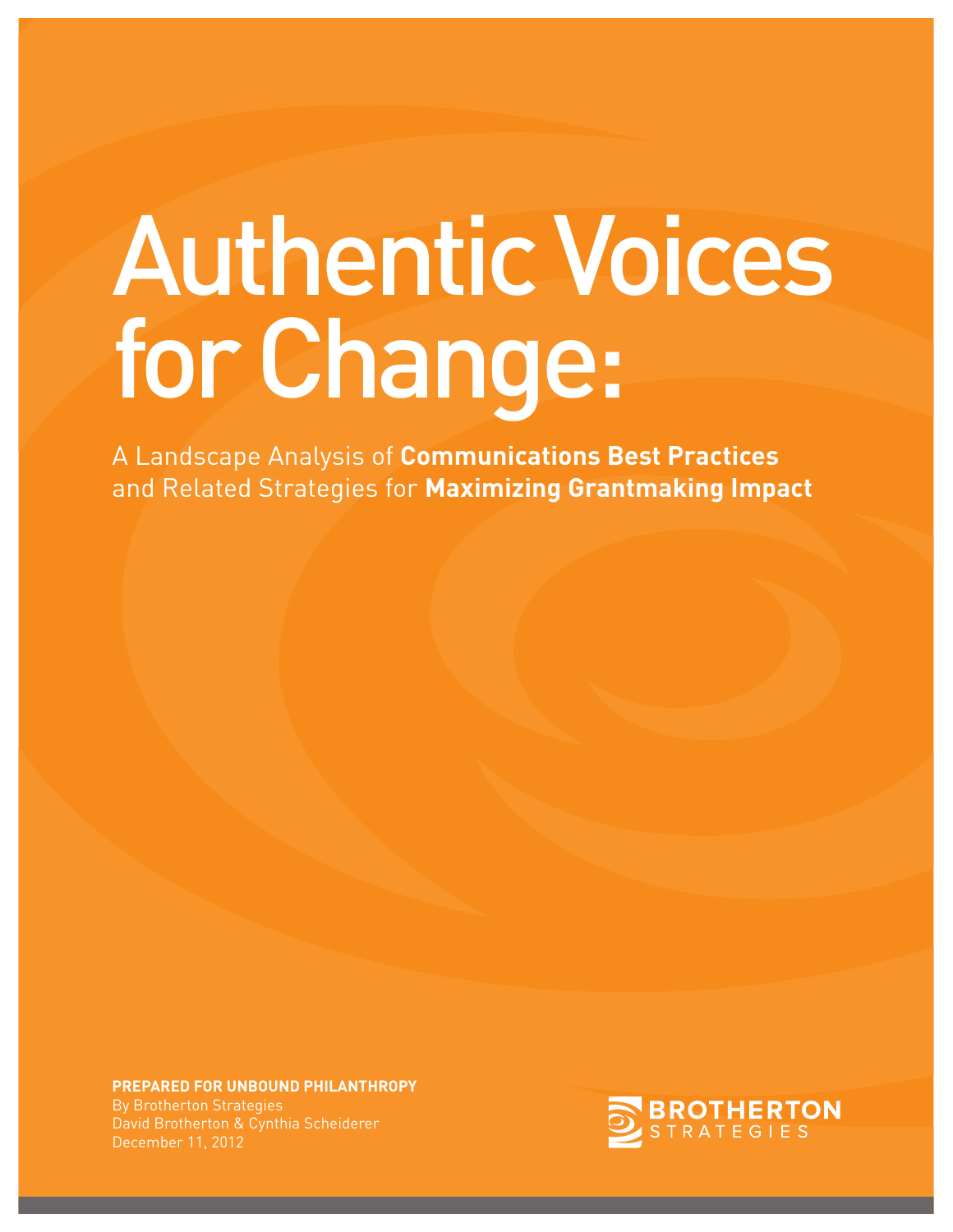# **Contents**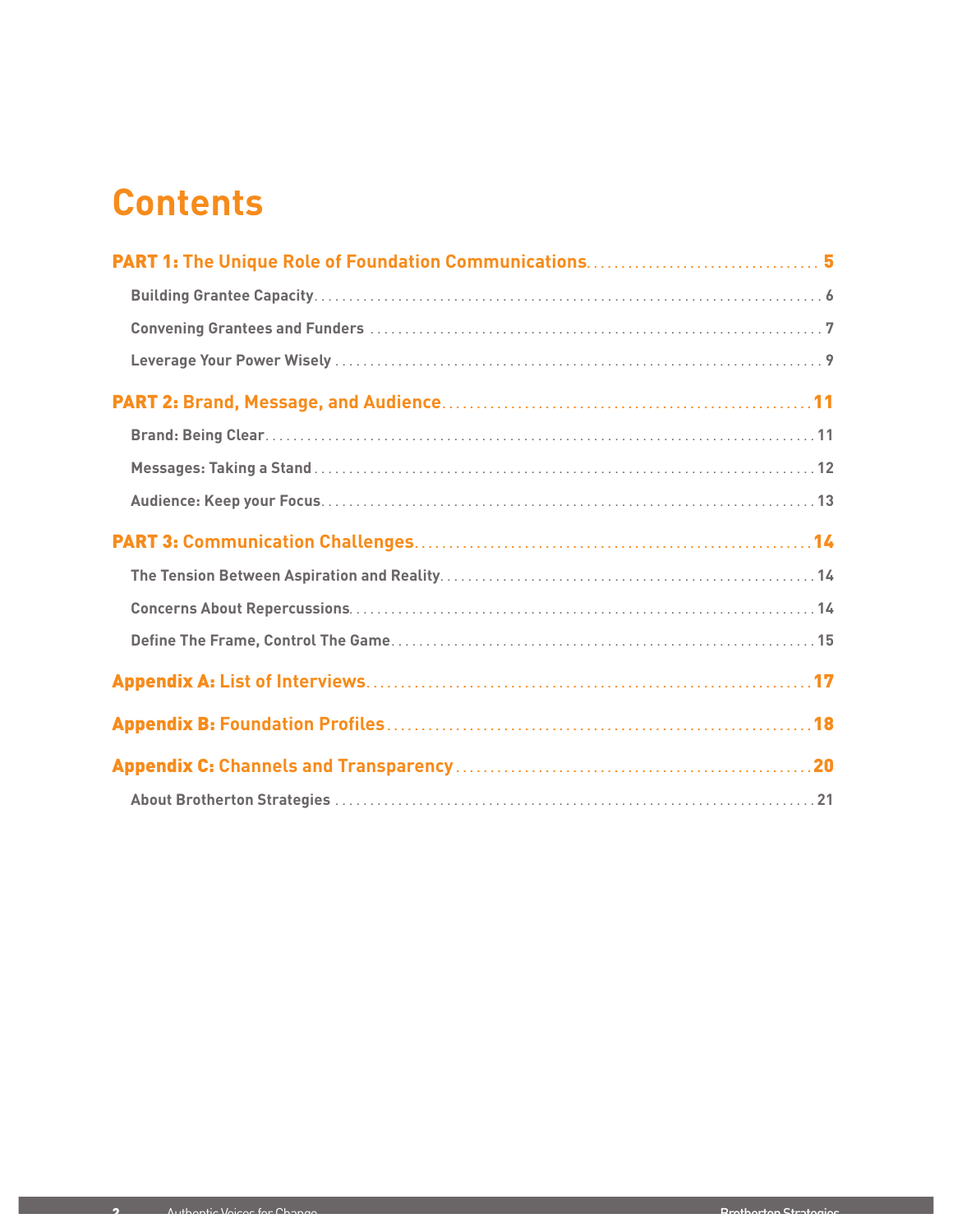# **Introduction and Executive Summary**

Mapping the communications landscape in philanthropy is complicated work. No two foundations are alike. Each grows and develops at its own pace; each has different objectives, strengths and opportunities for impact. So, too, with a communications strategy. Credibility must be earned over time. Communication interventions that work for one grantmaker may not be wise for another. Every organization has to chart an authentic, unique course and choose wisely where to invest its finite reserve of authority and credibility.

That being said, trends and best practices are now well established in the field of philanthropy communications that can help foundations significantly extend their impact and reach. With increasing resources and attention now focused on the art and science of communication, foundations have an opportunity to learn from one another and from the evolution of communications practice over the last several decades.

As Unbound Philanthropy refines and strengthens its program strategy, this is an opportune time to also think carefully about how the foundation can best leverage strategic communications to achieve its goals over the long term.

A number of questions quickly emerge. For starters: What inherent strengths, or potential strengths, does the foundation have for using communications to magnify its programmatic impact? What communication strategies are effective foundations consistently employing, and to what end? What lessons can be learned from other funders doing similar work—on immigration specifically, or social justice more broadly?

To help answer some of these questions and establish a framework upon which Unbound Philanthropy's leadership can make informed decisions, Brotherton Strategies explored the communications strategies of a dozen foundations:

- The Barrow Cadbury Trust
- Carnegie Corporation of New York
- The Fledgling Fund
- The Ford Foundation
- The Evelyn & Walter Haas, Jr. Fund
- **The MacArthur Foundation**
- **Ms. Foundation for Women**
- Northwest Area Foundation
- **Rockefeller Brothers Fund**
- Trust for London
- Zellerbach Family Foundation
- **The Public Welfare Foundation**

Representing a cross-section of the philanthropic landscape, most of these foundations are headquartered in United States; two are based in the United Kingdom. Many are small- to medium-sized philanthropies, with annual grant budgets of \$25 million or less; several have endowments well into the billions. A majority are focused on social justice issues; a few share Unbound Philanthropy's direct focus on immigration (see Appendix B for foundation profiles).

Unbound Philanthropy AuthenticVoices forChange 3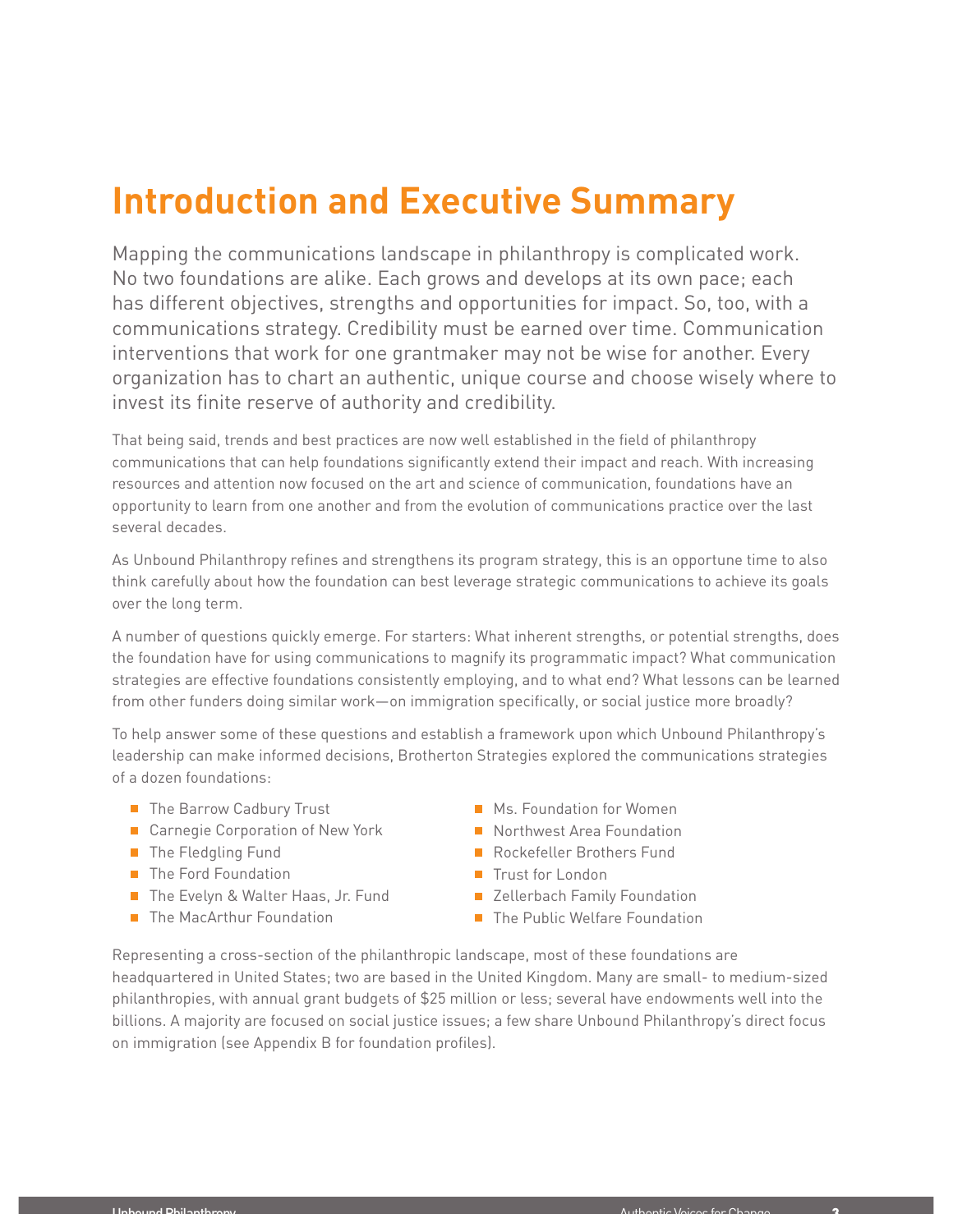Through a combination of web-based research (Foundation Center, Nexis, the foundations' own websites and social media accounts) and interviews with senior communications leaders inside each organization, we explored how these organizations think about and prioritize their communication work. We looked for strategies and best practices that are employed across multiple organizations. And we noted unique, replicable approaches that could help inspire or inform Unbound Philanthropy's work in new ways. Three primary themes emerged from our research:

- **Foundations have a unique communications role, and a growing sense of obligation to leverage their voices strategically.** Foundations are distinctively positioned to deploy their expertise and authority to extend the impact of their grantmaking portfolio and advance their programmatic work. They have credibility, access, and leverage that few, if any, other organizations (nonprofit, for-profit, or public) can claim.
- **Brand, message, and audience matter. Like any communicating organization, foundations should start with these basics.** The communications leaders we spoke with manage their organization's reputation and identity with care and purpose. In these over-mediated, hyper-digital times, funders need to be increasingly mindful and deliberate about how they show up in the world, the stories they choose to tell, and the partners they keep.
- **Communications challenges are commonly experienced, but not insurmountable.** Nearly all the foundations we spoke with share concerns about transparency, control of message and frame, and negative repercussions that can come from taking a stance on socially or politically controversial issues. By participating collaboratively with others in a movement for social justice, however, foundations have found that many of these risks can be mitigated or minimized.

We also heard with consistency across more than a dozen interviews what effective foundation communications is, and what it is not:

| Effective communications is not                                                                                                | Effective communications is                                     |
|--------------------------------------------------------------------------------------------------------------------------------|-----------------------------------------------------------------|
| Advancing the foundation's name for its own<br>sake or simply to become a "household name." in order to advance social change. | Building recognition, reputation, visibility, and relationships |
| Taking credit for grantee or coalition                                                                                         | Amplifying the stories of grantee and coalition                 |
| accomplishments.                                                                                                               | accomplishments.                                                |
| A traditional publicity strategy focused on                                                                                    | A strategy that focuses substantively on advancing              |
| media clips, broadcast impressions.                                                                                            | program goals.                                                  |
| Targeted to a vague, unspecified audiences                                                                                     | Intended to inform, educate and influence targeted              |
| like the "general public."                                                                                                     | audience groups like grantees, funders, and policy makers.      |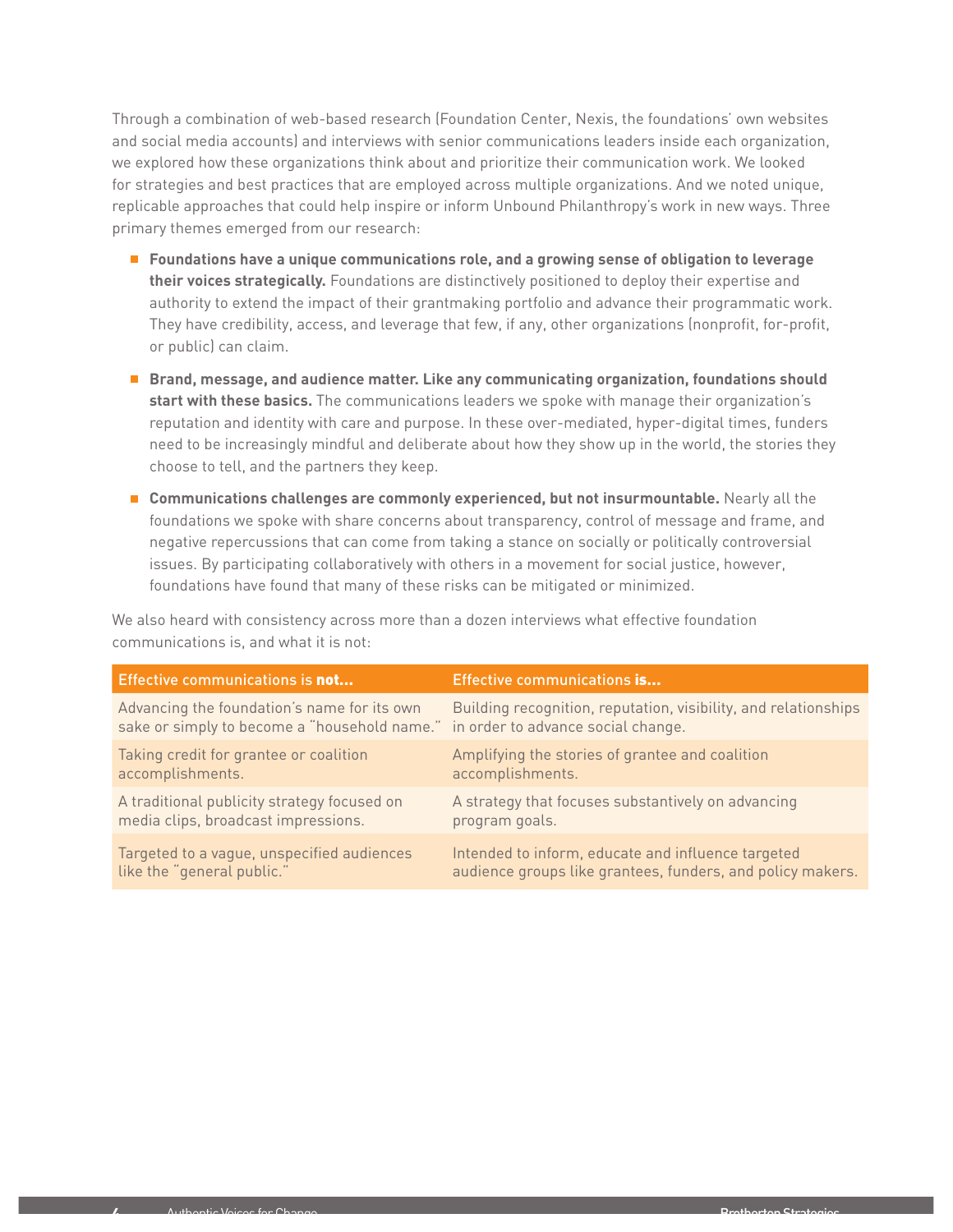# PART 1: **The Unique Role of Foundation Communications**

Social justice issues are as much a matter of culture as they are public policy. Policy is informed and shaped by attitudes and public opinion, and public policy gains last when they become norms. In order to advance social justice issues, movements must inform and educate the public, influence public opinion, and advocate with policy makers. For these reasons, strategic communication is a necessary part of any social change.

Many of the funders we spoke with see themselves as part of a movement for social change. Thinking of themselves this way means thinking about how to be respectful, effective, and helpful partners with other movement members, such as grantees and fellow funders, and to reflect on how they are adding value to the movement with each dollar or hour they invest.

This frame raises important questions for foundation communications: What is the role of funders in communicating to advance these causes? Do funders have a communications role of their own, beyond funding and promoting their public charity grantees? And what are the legal limits on foundations' activities to inform, educate, and advocate?

"We've always seen ourselves as part of a movement, and we have a responsibility to move issues beyond just grantmaking. We have a responsibility to be responsible movement advocates ourselves."

> — Irene Schneeweis Ms. Foundation for Women

We heard that foundations do have a critical

role to play in communicating for social change; and in fact, it is a role that only philanthropy can fill. Foundations are uniquely positioned to deploy three strategies, in combination, to advance public opinion and public policy:

- Build individual grantee communications capacity and elevate their stories.
- Convene grantees and funders around a communications platform.
- $\blacksquare$  Leverage the access, learning, and credibility of the foundation itself.

Foundations are uniquely positioned to implement these strategies for a number of reasons. Often, they have a point of view that is informed by their unique connections to multiple grantees working in different ways on a single set of issues; this vantage point allows them to simultaneously act as a bridge builder, a clearinghouse of best practices, and a central repository for effective messaging and framing. Foundations also enjoy a unique level of access and influence with two other key audiences: fellow grantmakers and policy makers. And finally, they have the resources that most nonprofits lack to invest in message research and development, giving them the ability to shape conversations critical to the public discourse and policy environment.

It is clear that effective foundation communication is not about self-promotion; rather, it is an integral strategy for advancing program goals for social change. The prevailing criteria for decision-making about foundation communications is not whether it advances the foundation. Rather, the key question is: does communication advance the movement for social change?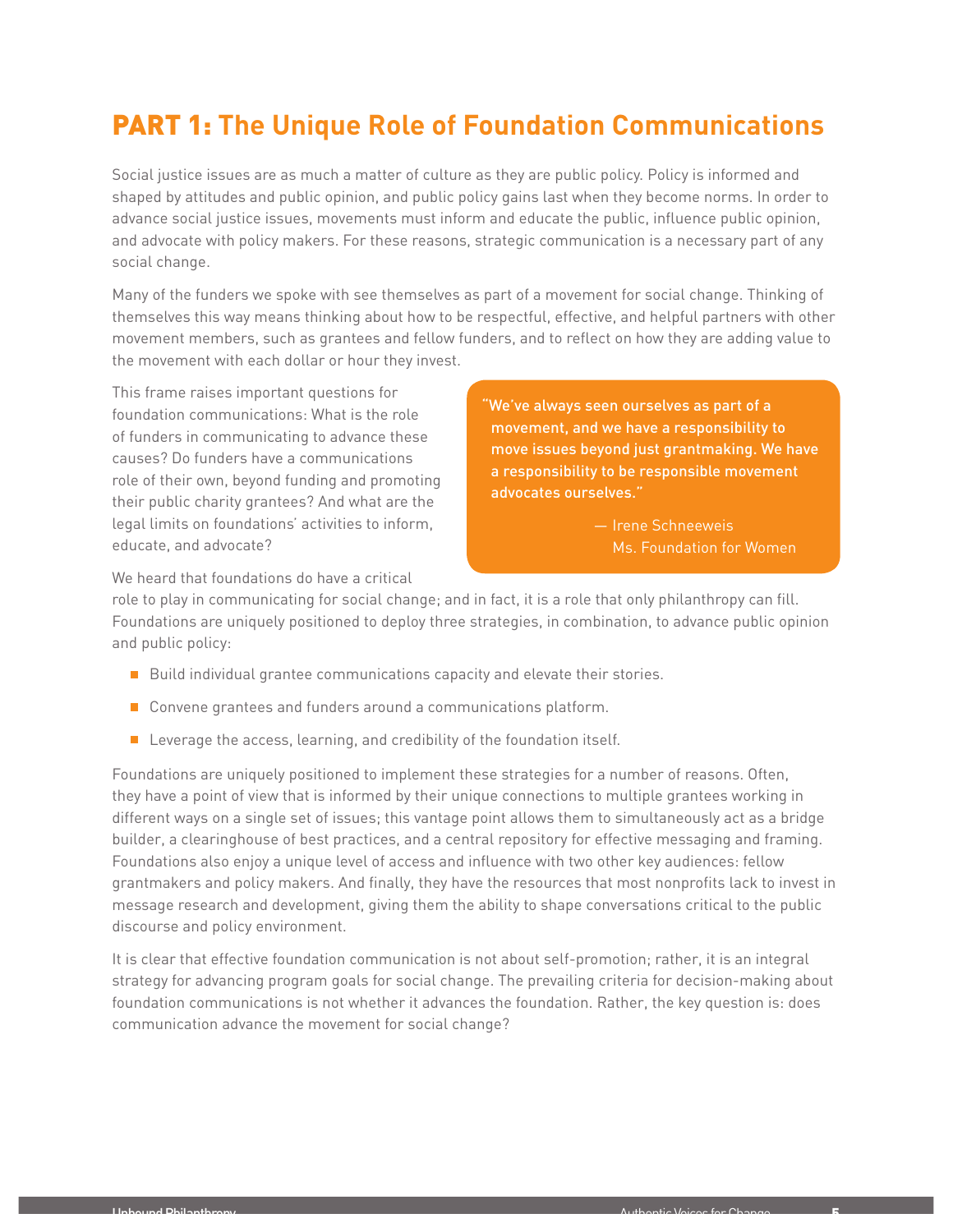#### **EXAMPLE:**

The Ms. Foundation for women is currently working with a communications consultancy to develop new messages and strategies to end child sexual abuse. They are "working in parallel" as they (a) build individual grantee communications, advocacy, and organizing capacity, (b) fund communications assessment and training across a coalition of grantees, and (c) develop their own institutional messages and communications on this issue. By investing in multiple, mutually reinforcing ways, the Ms. Foundation is building communications capacity so that ultimately grantee organizing and advocacy is as effective as it can be.

According to Ms. Foundation senior manager for strategic communications Irene Schneeweis, "We are working jointly and in parallel in the area of child sexual abuse. The Ms. Foundation is trying to find out how we best communicate on this issue at the same time that our grantees are working on figuring this out. So the message research informs the work of the institution, the grantees, and capacity building for the movement."

## **Building Grantee Capacity**

Building capacity—and expectations—for grantee communication is an effective strategy, and one that is employed by many of Unbound Philanthropy's counterparts. The reason it is so effective is that grantee stories are compelling. Good storytelling helps to translate wonky or politically sensitive policy issues into familiar narrative structures that are essential to shaping attitudes and beliefs. Grantees typically have access to the stories of how the work is making a difference in people's lives, and those stories bring texture and life to the metrics and data of grantmaking.

Foundations recognize that elevating the work and stories of the grantees is far more important than communicating about the activities, grants, and strategies of the foundation. In fact, many of the foundations we looked at went beyond elevating just the grantees' work to emphasizing the "voice of experience"—the voices of people and families in the communities for whom the foundations and their grantees intend to create a better world.

Foundations have a unique capacity to see and communicate the big picture and tell stories across a variety of initiatives and projects. Few others are in a position to look across the field or invest the time

and attention required to tell stories well. Foundations find that investing in strategic communications is a mutually reinforcing strategy that is helpful to grantees and advances program goals.

Activities that help grow grantee communications capacity include:

- **Build communications strategies and** expectations into grants.
- **Provide funding for grantees to develop** their brand, deepen their use of social media, conduct audience and message research, and develop content, or even advertise.

"You've got to figure out, what gives you the right to be speaking on this issue? Should you be pushing the voices of the voluntary organizations you fund, and maybe not just them but the voices of experience, so the migrants and refugees themselves, rather than you as a funder. We're trying a mix of all three really. We are looking at what we should be saying, how we can build the capacity of voluntary organizations, and how we can build the voices of those who are the poorest in society."

> — Mubin Haq Trust for London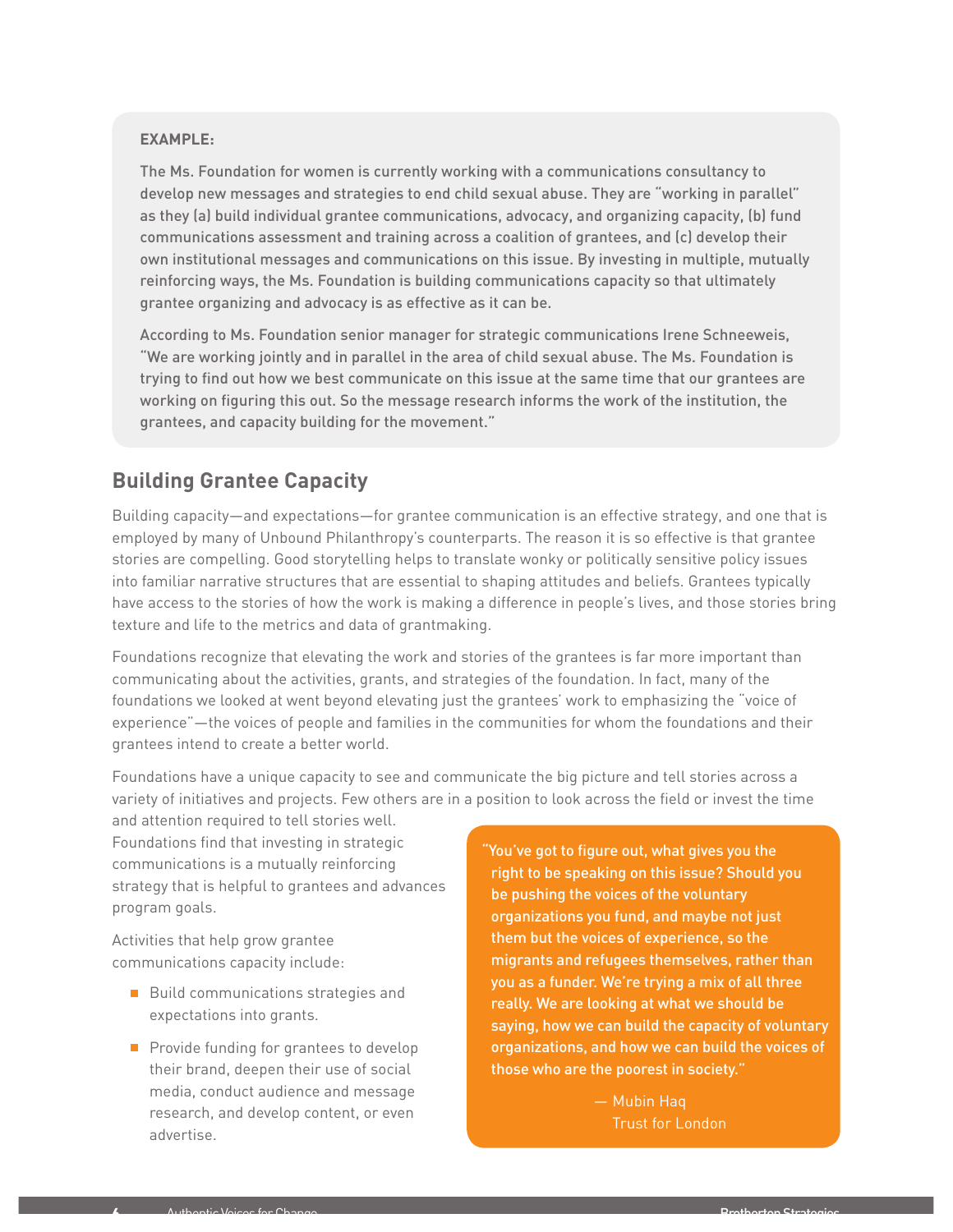- **Provide in-kind communications services to grantees such as help with websites, news releases,** and pitching stories. This type of technical assistance is often outsourced to consultants when the foundation's capacity is limited.
- **Follow and repost grantees' social media posts. Think of social media not just as a microphone** for the foundation's own voice but also as a vehicle for keeping up to date on grantees' messaging, progress, and key priorities.
- **E** Encourage grantees to develop their own story banks and to contribute to the foundation's story library; feature monthly or quarterly grantee stories on the Foundation's website and other communication channels.

#### **EXAMPLES:**

The Evelyn and Walter Haas, Jr. Fund has embraced storytelling and has partnered with the nonprofit publisher, Voice of Witness, to develop stories about individuals affected by the policies that the Fund and its grantees work on. These "First Person Stories" are based on extensive interviews with the subjects, who range from young immigrants who were brought to this country as minors ("DREAMers") to gay men and lesbians seeking equal treatment under state and federal laws. As the Fund states on its website, "The Haas, Jr. Fund is developing this series because we believe in the power of listening and the importance of seeing the world through others' eyes."

At the Zellerbach Family Foundation, all of their legal services grants include an outreach and communications component. They recognize that there is work to be done to ensure that people who are immigrants know their legal rights. In addition, it is critical that people at the social service agencies who may serve people who have immigrated have accurate information about the options and rights of the people they serve. These are communications objectives that help advance their immigration program goals.

#### **Convening Grantees and Funders**

Foundations have the resources and, therefore, the leverage that few grantees possess to convene nonprofits and funders around mutually relevant communication efforts. When foundations invite grantees and potential grantees to the table with the promise of investing in joint communications projects, people accept that invitation. Most foundations also have access to and relationships with other

funders to invite them to participate in joint projects to share learning and possibly even to fund collaboratively.

Working collaboratively, while time- and resource-intensive, is seen as a critical way to leverage resources for greater results beyond what can be achieved solely through grantmaking to individual grantees.

"Anyone that knows smart communication knows that when you have a cacophony of messages, you're less effective; you just confuse the audience. You have to learn together, so the collaboration piece is really important. It's tricky, not everyone agrees, and it takes work over time."

> — Alfred Ironside Ford Foundation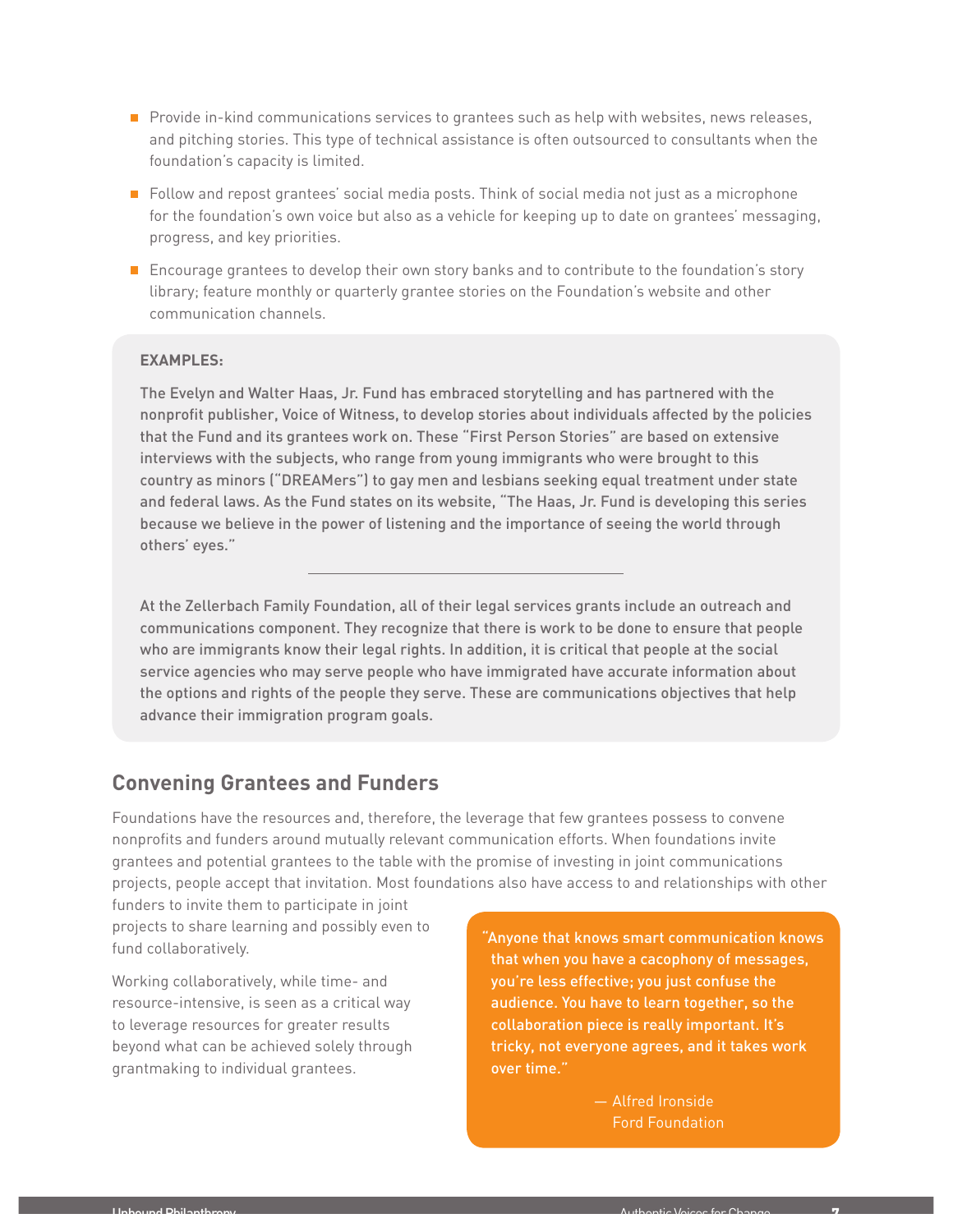Some of the ways funders can communicate strategically and leverage their resources and influence include:

- Share learning across a movement, including grantees, other nonprofits, and funders via conference calls, webinars, and convenings.
- Attract other funders to an issue or need through affinity groups, funding collaboratives, and the like.
- Invest in message research and testing that can be shared with a coalition of grantees and funders.

"We know that we're dealing with deep, intractable problems, and that we gain strength by bringing other funders to the table. We're all tackling the same problems from different angles, so the more we can share learning among funders and grantees, the more impact we can have on the issues that motivate our work."

> — Denis Chicola Evelyn and Walter Haas, Jr. Fund

- **Provide communications, message, and media training to a group of grantees for greatest efficiency** and value.
- Share collateral, content, and communications tools across grantees.
- Invest in an individual to act as a scribe and storyteller, focused on gathering and reporting stories that best illustrate the foundation's theory of change at work.

#### **EXAMPLES:**

As part of its cornerstone movement-building strategy known as the Equal Voice for American Families Campaign, the Marguerite Casey Foundation hired a former Seattle Post-Intelligencer reporter to become a full-time journalist in residence. Her primary assignment: collect and report feature style stories that shed light on the lives of families living in poverty in the United States. These reports include interviews with policy-makers, legislators, and executives as well as low-income families and the community based organizations who serve them. Stories are published and syndicated in a variety of websites and publications ranging from Casey's very own online newspaper, Equal Voice News, to national news outlets like Democracy Now.

California Civic Participation Funders is a collaborative of ten social justice funders, including the Evelyn and Walter Haas, Jr. Fund. The collaborative is working to increase civic participation in communities of color and among low-income populations in selected counties in California. In Bolder Together, a recent case study published by the participating funders, they explain how their work strives to answer the question: "How can foundations help build movements for opportunity and social change—and win?"

8 Authentic Voices for Change Brotherton Strategies (Brotherton Strategies Brotherton Strategies Brotherton Strategies (Brotherton Strategies (Brotherton Strategies (Brotherton Strategies (Brotherton Strategies (Brotherton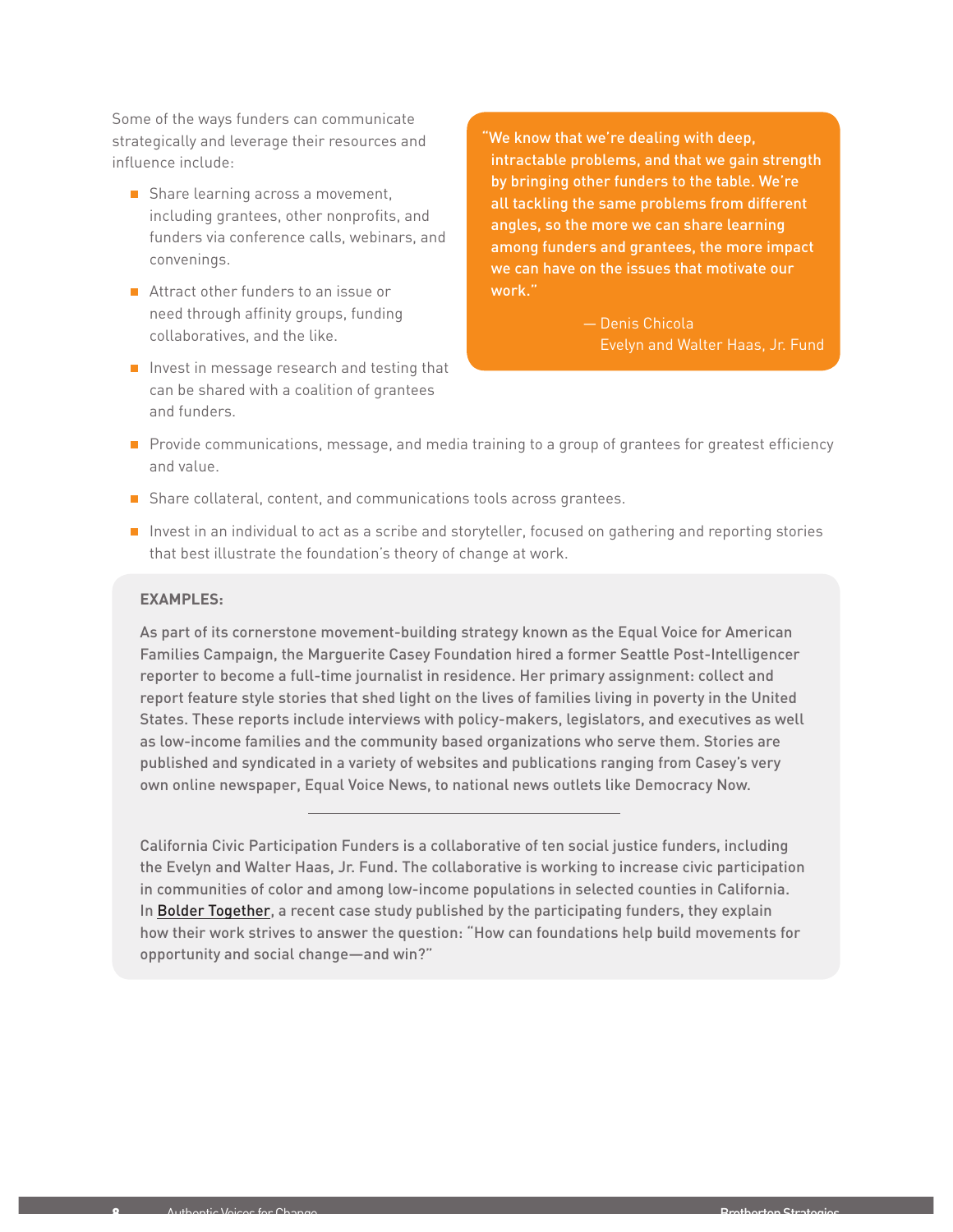## **Leverage Your Power Wisely**

Foundations increasingly recognize that strategic communication interventions in the service of program goals are not only acceptable, but also necessary. A foundation's portfolio can advance an issue in the form of grants. But foundations also possess three communication assets they can deploy to advance their program goals:

■ **Access.** In our culture and society, money talks. Foundations have resources to deploy and people are eager to help them do so. Rather than shying away from this power, foundations can use it strategically and wisely to convene grantees, attract other funders, and influence policy makers.

"People at foundations have always talked to legislators behind the scenes or been in a position to exert influence. This is part of the struggle—how out front are foundations willing to be?"

> — Diane Camper Public Welfare Foundation

**Learning.** Foundations are in a unique position to innovate and test, and to collect

data and commission research and evaluation to learn what works. All that knowledge and learning is underutilized if it isn't strategically communicated with the field.

**Credibility.** Foundations who employ best practices in grantmaking and partner well with others develop powerful credibility in their fields—credibility that can be used to back up the work of grantees.

Foundations have more credibility and influence than they often think they do when it comes to educating the interested public and advocating with policy makers. While there are restrictions on lobbying, foundations have a fairly wide degree of latitude when it comes to informing audiences on the issue areas where they have credibility.

The key questions for institutional communications to bear in mind: Are we adding value to the movement? And are we making optimal use of our communication assets of access, learning, and credibility?

Ways to leverage communication assets include:

- **Publish research and learning to show results, what works, and lessons learned.**
- $\blacksquare$  Have a point of view and publish content on the issues on the foundation's website and through the foundation's other channels.
- **Participate in social media conversations about the issues, posting original content and reposting** and commenting on others' content.
- **Participate in conferences, roundtables, and other gatherings of movement leaders and policy** makers.
- Write opinion pieces for newspapers, magazines, and blogs.
- Cultivate speaking opportunities for foundation leadership.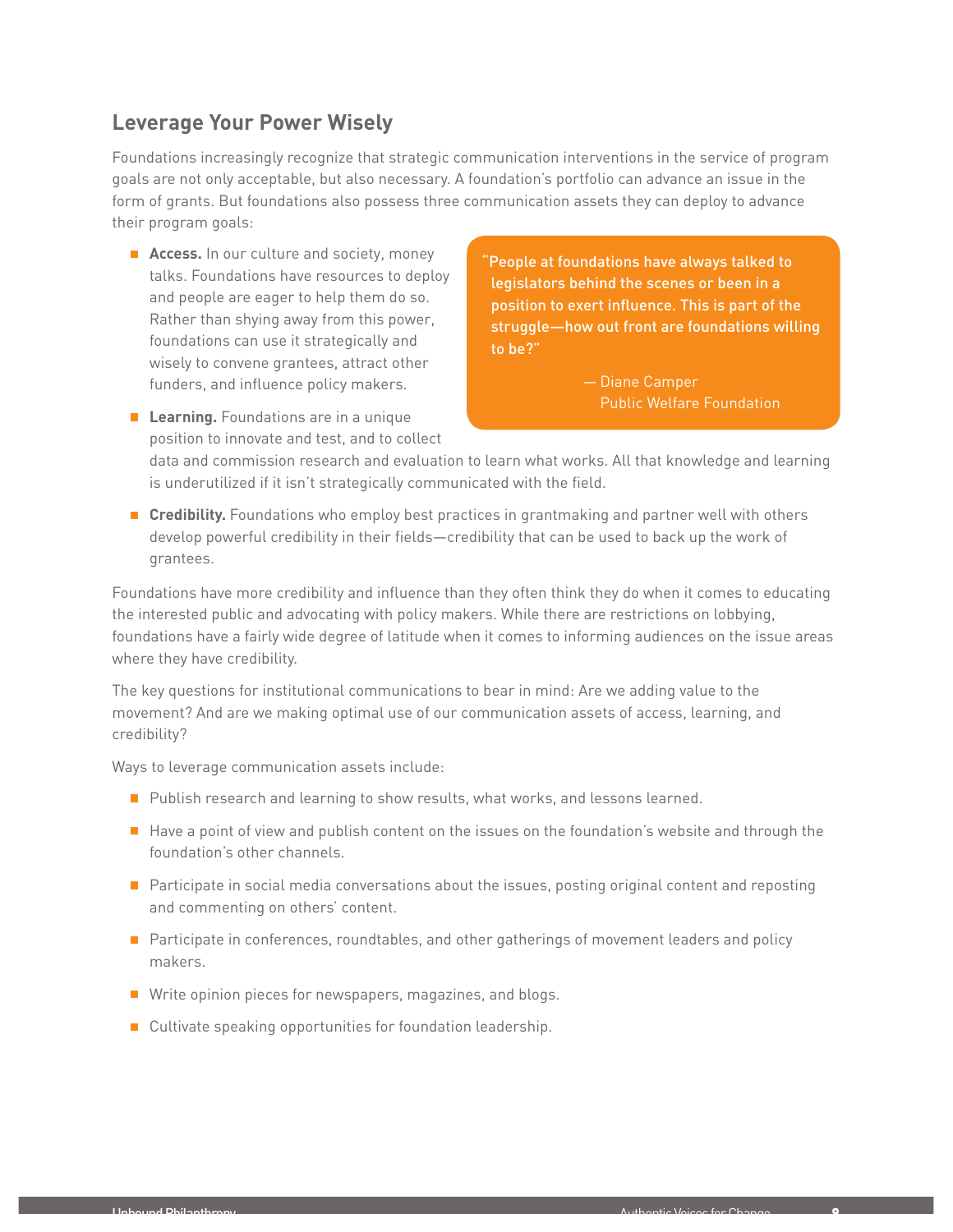#### **EXAMPLES:**

Ayesha Saran of the Barrow Cadbury Trust relates, "There was proposed legislation about migrant domestic workers and, along with the Trust for London and the Bromley Trust, we wrote a joint letter to the Times and to the minister, saying the changes would lead to injustice. The law wasn't stopped in this case, but it is an example of us speaking out. So we do that if we think the issue is sufficiently important and that having our name on it would make a difference and add value in addition to what the grantees are doing."

Focused largely on the documentary film industry, The Fledgling Fund regularly directs its resources to films which have enormous potential for social impact. One such example is the film "The Invisible War," an Oscar and Emmy nominated exposé on rape in the United States military. Secretary of Defense Leon Panetta saw a screening of the film three days before its Sundance premier, and soon after issued new, stricter guidelines for how the military investigates allegations of sexual abuse within its ranks. "We fund social change. Our bottom line is not film for film's sake; the medium is a means to an end," said Emily Verellen, Fledgling's director of programs and communications. "The Secretary Panetta example reveals the unique power of how strong storytelling, plus an effective and targeted action campaign, can change lives for the better."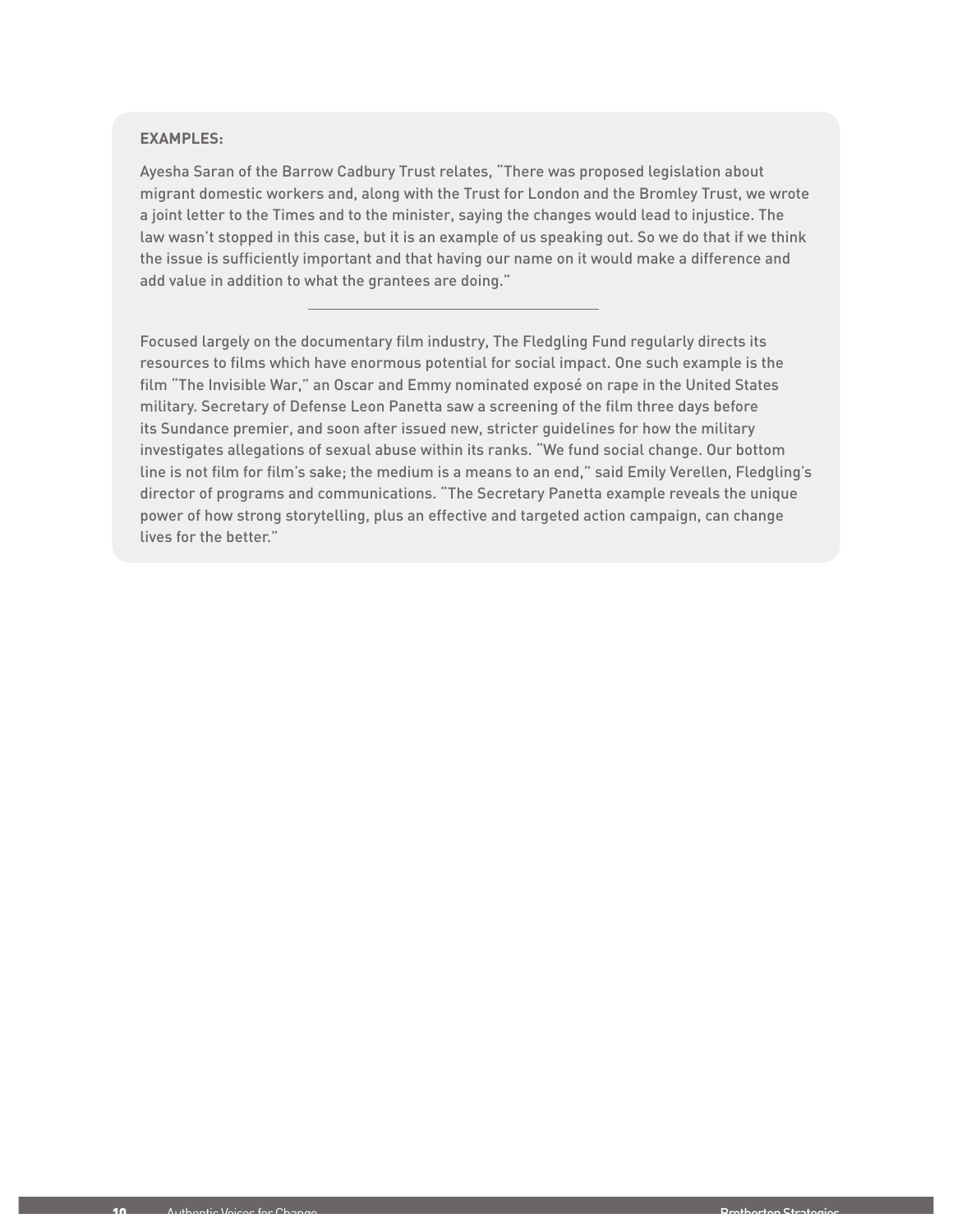# PART 2: **Brand, Message, and Audience**

The leaders we spoke to emphasized the importance of being clear about what you stand for as a foundation, what you want to say, and who you say it to. Or, in the parlance of the marketingcommunications field: brand, message, and audience.

## **Brand: Being Clear**

Every organization has a brand. Unbound Philanthropy is no exception.

Whether you cultivate and manage your brand actively, or let it evolve organically over time, that brand still exists. Your grantees will draw conclusions based on the tenor of their interactions with you. Peer organizations will partner with you depending on their perceptions of how consistently and clearly you act. Your staff will be motivated to align with the brand provided that it resonates with their own values. The strongest brands around today are those that capitalize on an organization's strengths and unique attributes, leveraging these qualities authentically through every business decision, large and small.

Great organizations are built on a deep understanding of their own mission and reason for being. This brand awareness is an essential business tool and a strategic lever that enables an organization to have a united vision, to increase awareness, to act with impact, and to consistently advance its work.

As the nonprofit landscape grows more crowded, and issues like immigration gain increased visibility and mindshare in the public eye, foundations need strong brands to help center their work and hold their focus.

Developing a clear brand helps an organization align internally. It helps you act with consistency, clarity, and purpose. A strong brand also helps all audiences—peers, grantees, opinion leaders, decision makers, potential grantees—to know what they should expect from you. It helps set and manage expectations about grantmaking; it becomes an asset that helps you leverage your

"One of the big drivers for communicating our work is being able to have an 'in' with policymakers. The more well known you are as a brand—if they have a sense that you are respected and trusted, and there's a clear idea of what you are doing and what you stand for the more likely they are to want to meet with you."

> — Ayesha Saran Barrow Cadbury Trust

grantmaking dollars; and ultimately, it helps ensure your philanthropic legacy.

Ways to leverage brand in service of program goals include:

- Go through a facilitated process to articulate your brand framework, including your organization's promise, positioning, and personality. Just going through the process can be a way to achieve internal clarity that can guide the organization for decades to come.
- Use your brand (in other words, reputation and credibility) to gain access to opinion leaders, funders, and policy makers.
- Develop your brand so that you can effectively amplify and elevate the work of your grantees.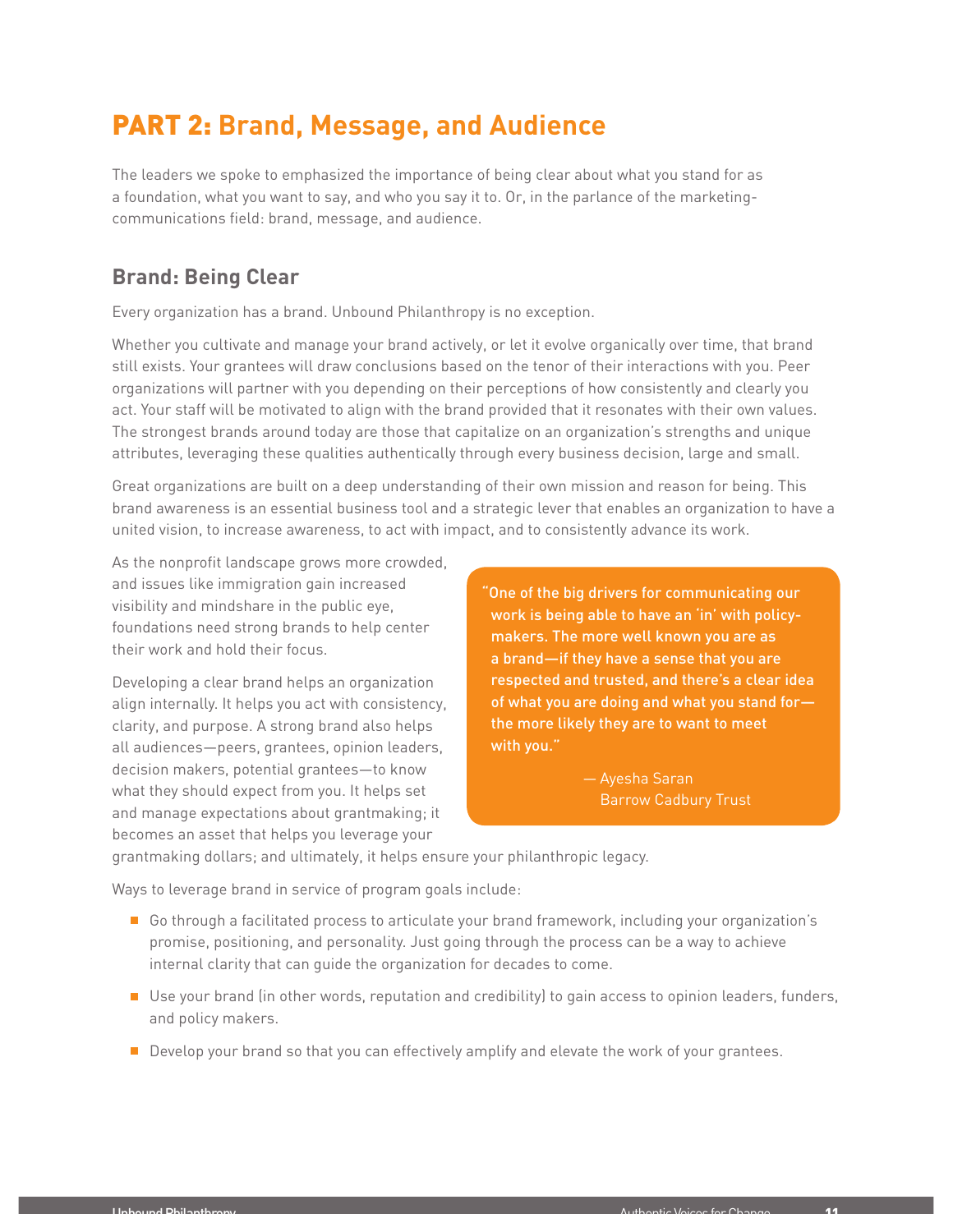#### **EXAMPLE:**

The Northwest Area Foundation (NWAF) is one of several foundations we interviewed that has been through a formal, facilitated process to clarify and reveal the organization's brand platform. This multi-month process included all members of NWAF's senior leadership team (C-level executives plus cross-functional vice presidents and directors). "We did a formal process to hone and craft a strategy and a brand platform that was authentically our own," said NWAF'S Sylvia Burgos-Toftness. "And the management team leaned in and owned the process totally."

### **Messages: Taking a Stand**

Foundations working in social change issues need to decide what they want to say to their audiences, and that means deciding where they stand on the issues on a continuum from neutral to advocacy.

Several of the foundations we spoke to placed themselves toward the advocacy end of the spectrum; others spoke of contributing knowledge and research to the field rather than taking an advocacy stand. All, however, emphasized aligning foundation communications with the values that inform program priorities.

"There is an inherent value to the cross-sector, cross-geography, multi-issue expertise that funders have as a result of where they sit and how much they see. There is a case to be made for putting that expertise to use."

> — Diane Camper Public Welfare Foundation

In fact, foundations that have made, or are making, the transition from living donors to the next generation tell us that focusing on the founders' values—not their personalities—is the way to ensure a lasting legacy. It is also the key to keeping the focus where it belongs: on the work, rather than on individuals and families.

Whatever a foundation's stance, there is general agreement that foundations are well-positioned

to communicate messages that inform and educate. By virtue of making grants to multiple organizations and initiatives over time, foundations build a body of experience, knowledge, and expertise that can be put to use to advance their program goals.

Ways to use messaging to advance program goals includes:

- Invest the time and money required to conduct research and develop messages that resonate. Many of the foundations we spoke with are finally embracing market research tactics long thought to belong solely to the for-profit consumer world. They are increasingly learning that social science can be used for social good.
- Create a message platform that describes the foundation's work and that of their grantees in terms of results and value (rather than grants and transactions).
- **Think of messages less as a series of talking points and more as a framework within which you can** elevate grantee stories and the voices of experience.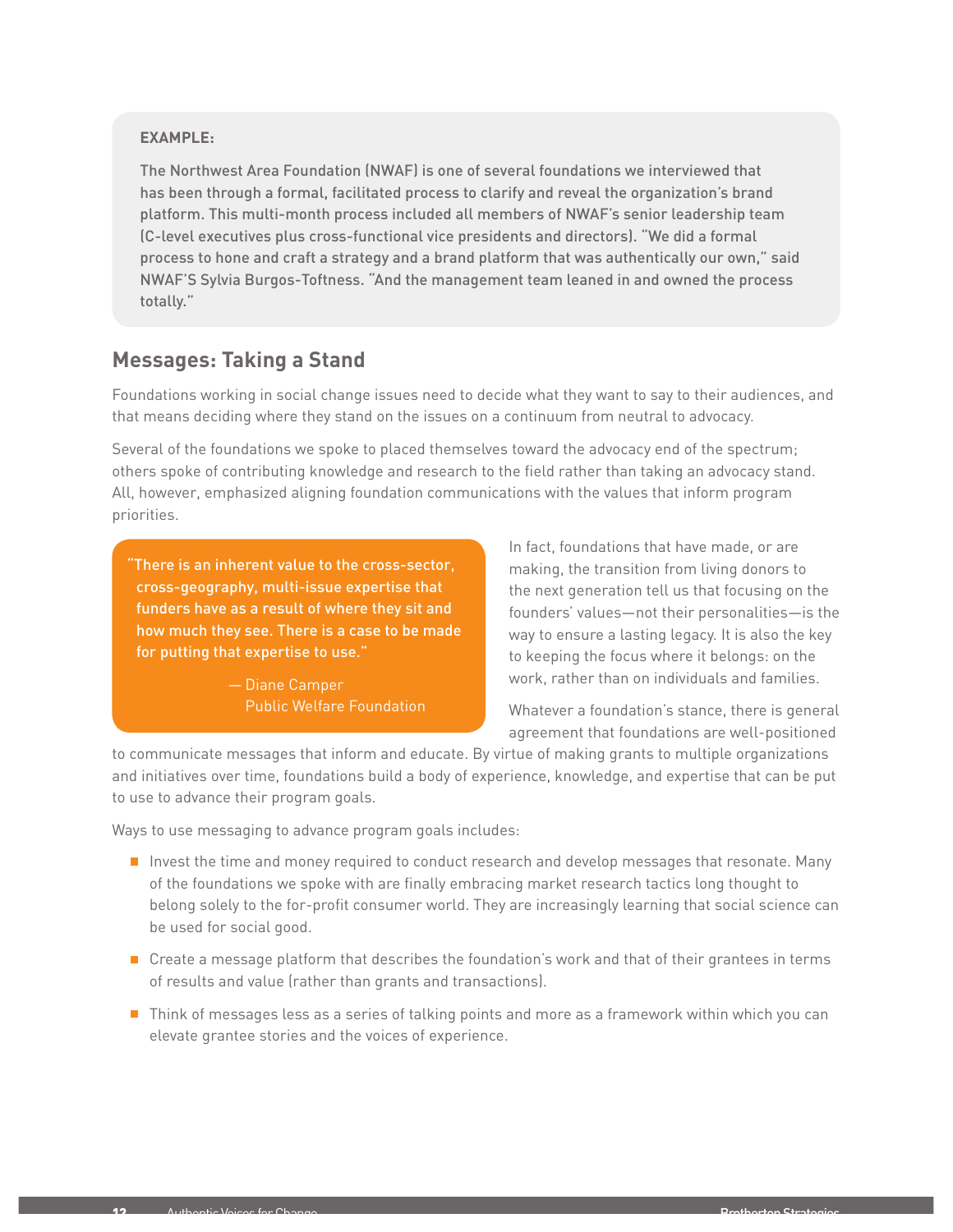#### **EXAMPLE:**

The Evelyn and Walter Haas, Jr. Fund has commissioned message research in several areas related to its gay and lesbian rights portfolio. Among the research topics: what messages can help build support for the Fair, Accurate, Inclusive and Respectful (FAIR) Education Act in California; and how to talk about marriage equality in faith communities. Working with a coalition of grantees in an effort known as the Breakthrough Conversations, the Fund is sharing its research and training volunteers in how to use the messaging to advance the cause of gay and lesbian rights.

## **Audience: Keep your Focus**

Foundation communications are less likely to be successful when aimed at a broad, "general public" audience. Few foundations have the resources to influence public opinion single handedly, and few foundation desire the profile it would take to do so. Rather, it pays to focus communications tightly to audiences that matter. Speak directly to those with influence on your issues, and participate in the conversation where it is taking place among other funders, advocates, communities, and policy makers.

The priority audiences mentioned most frequently in our interviews were grantees, policy makers, other funders, and opinion leaders or influential people.

Grantees may be the most powerful and important constituency for foundations to focus on. They are typically the "arms and legs" of most effective social change movements. As such, foundations are wise to invest in equipping them with the tools required to communicate effectively.

Policy makers are another key audience for foundations. Policy makes respect the credibility (and, frankly, the resources) of foundations, which gives them a level of credibility and access many grantee organizations may never have. As 501(c)(3) organizations, foundations have restrictions on lobbying activities. Yet grantmaking organizations can do more than many seem to think in terms of informing, educating, and even advocating on issues.

Increasingly foundations are recognizing their peers as a key audience, for a variety of reasons, including sharing knowledge and lessons learned, and attracting new funders to issues.

Ways to focus on and engage your audiences:

- Map your stakeholders and audiences and prioritize them in order to get as specific and efficient as possible with your communications. Challenge yourself whenever your audiences are not defined narrowly enough. When it comes to targeting your communications, "policy makers" is good; but "city council members representing districts north of downtown" is better. Speaking to "funders" is a start, but speaking to "funders with a grant making budget of \$5 to 25 million who prioritize poverty" may be far more useful.
- **Look for ways to listen to your audiences and gather input and feedback. The Center for Effective** Philanthropy's Grantee Perception Report is an industry standard, though there are now multiple options for measuring and benchmarking grantee opinions and perceptions of your work.
- Track your website and email marketing metrics to better understand who is opening, reading, and downloading your content, and adjust your targeting and messaging accordingly.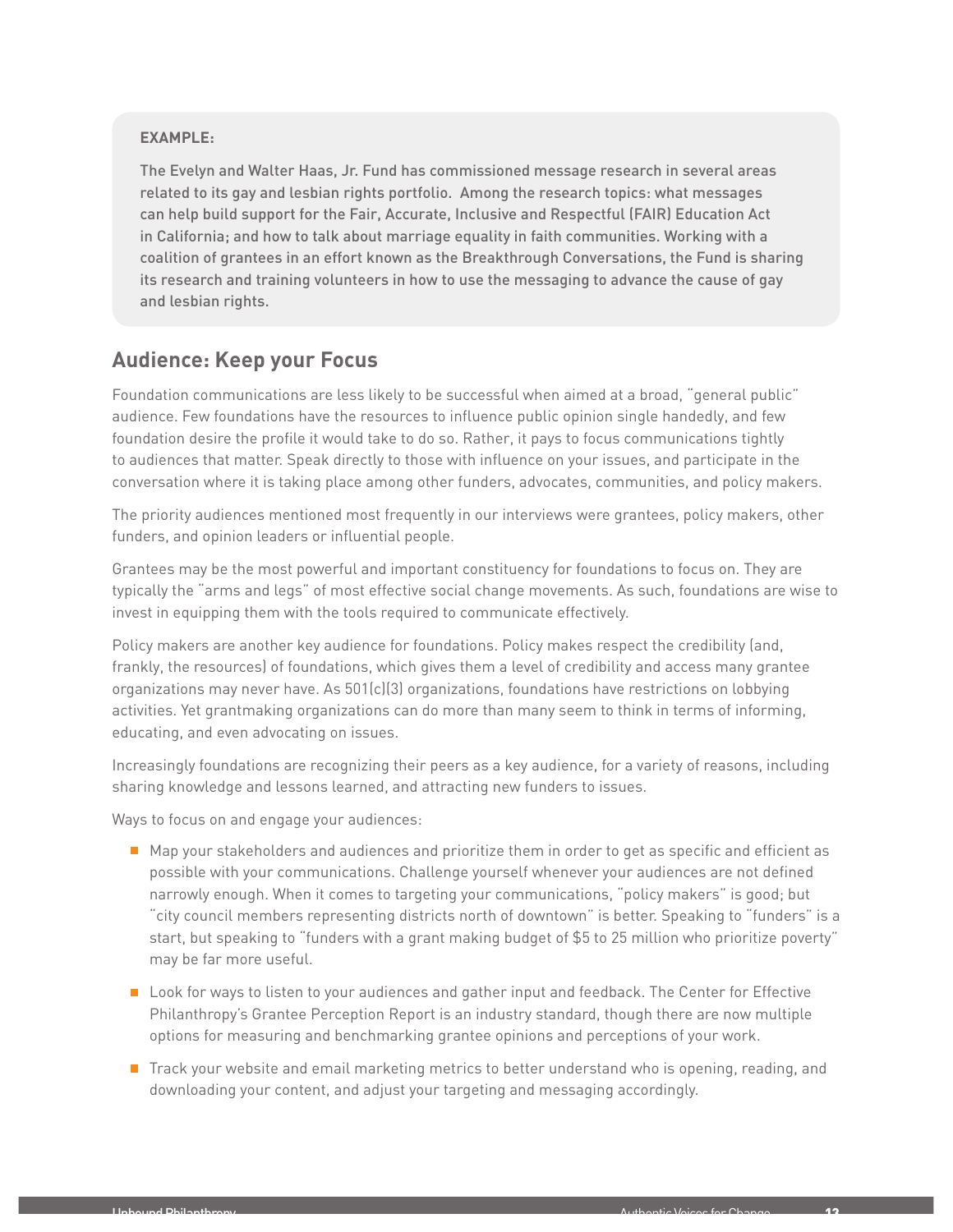# PART 3: **Communication Challenges**

Creating social change is long, hard work, and no foundation we spoke with—not even the larger ones with communications departments—has perfected the craft of communications or figured out how to solve every problem. Throughout our interviews, there was surprising consistency among respondents when it came to identifying challenges and barriers to success.

## **The Tension Between Aspiration and Reality**

Foundation founders, trustees, and executive leadership are committed to philanthropy because they want to contribute to a better world. They want to use their time, talent, and treasure to make a difference.

In many cases foundations aspire to a greater level of courage, risk-taking, and leadership than they currently know how to demonstrate. Foundations may think they are leading the charge, pushing the boundaries of progressive advocacy more than they really are. In truth, caution, risk aversion, fear of failure and concerns about privacy are powerful disincentives that foundations must balance with their aspirations for leadership and social change.

Advice we heard on managing this tension included:

- Connect your communication to values and strategy. When a foundation communicates strategically from a place of core values, the risks are worth taking, and the rewards—measured by results toward program and policy goals—are almost always greater.
- Ask your grantees and partners how the foundation can best serve the movement and exhibit leadership, and listen carefully to what they have to say. The Center for Effective Philanthropy's Grantee Perception Report, or other evaluation tools, can be helpful vehicles for gathering information and benchmarking your foundation against hundreds of other funders, since these reports include questions about the foundation's impact on the field and on public policy, among other metrics.
- Lead with values, not with personalities or foundation self-promotion. In addition to being more authentic and effective, this approach can also mitigate concerns about privacy and risk.
- Accept that a certain loss of control is inevitable—and normal. Many foundations are reluctant to communicate via social media because they are afraid of not being able to control the terms or duration of a public conversation. But the web is largely self-correcting, and the good will that can be gained from communicating in a trustful and open way typically outweighs the threats and risks.

## **Concerns About Repercussions**

Foundations have long been concerned about the potential repercussions of taking a stand and communicating publicly about their work. Repercussions can include criticism, negative attention, and becoming the target of opposing viewpoints.

Most of the funders we spoke to said that these repercussions have not materialized, even as

"We use the term 'interested public' and with them in mind we believe it is very important to be transparent. There is no 'general public' audience for us per se, but there are folks who watch us closely. We try to be as clear and direct in how we communicate as possible."

> —Gail Fuller Rockefeller Brothers Fund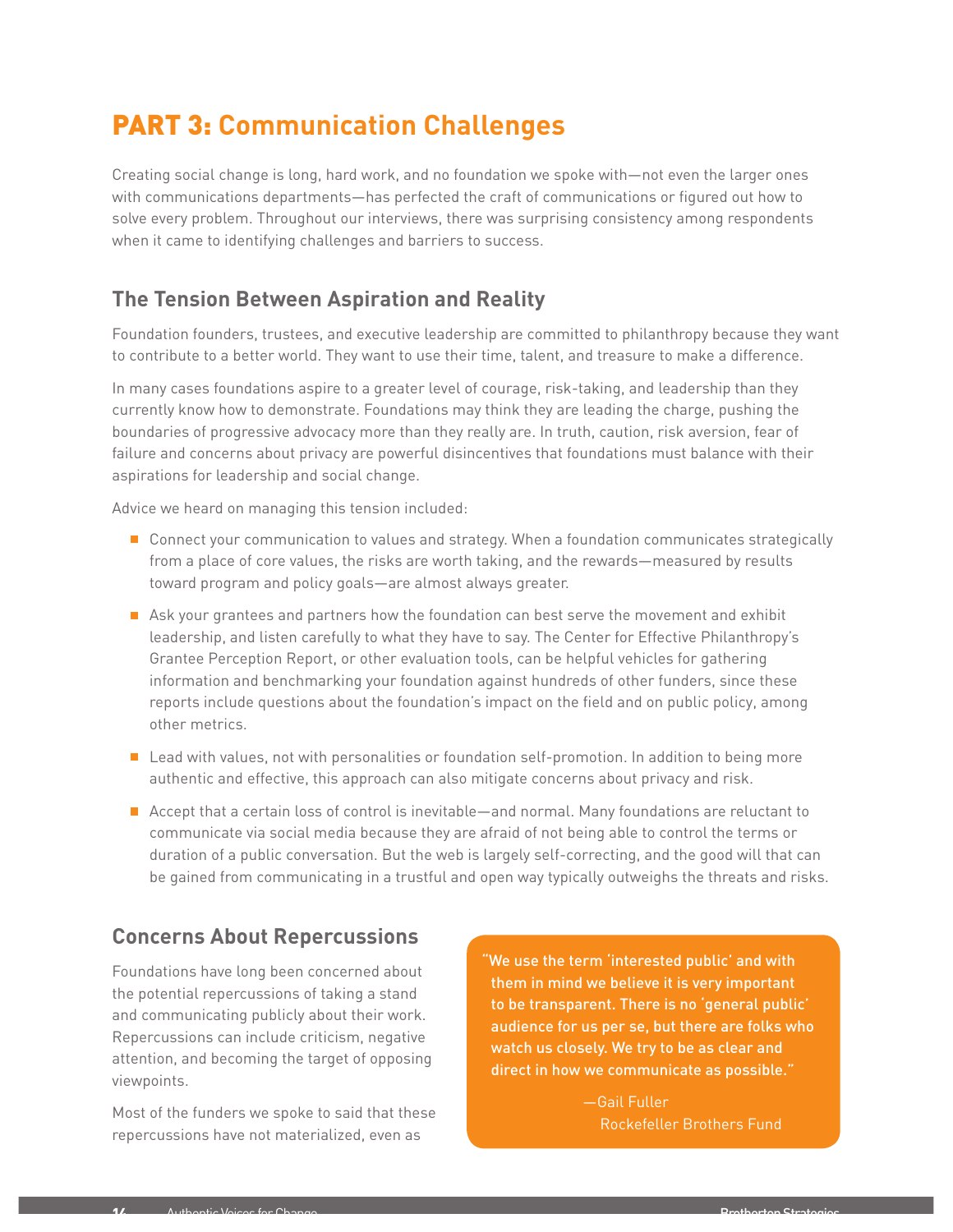their foundations have moved toward greater transparency and strategic communications. A few of the larger funders we spoke with said that they have experienced low to moderate criticism or publicity. Several said that whether they have experienced negative attention or might in the future, they are not particularly concerned about it. After all, negative publicity doesn't cause a private foundation to lose its revenue the way negative publicity might affect a business's customers or a nonprofit's donors. Responding effectively to criticism can help strengthen a foundation's reputation and credibility. An organization's brand becomes stronger when people know what you stand for.

Irene Schneeweis at the Ms. Foundation for Women, speaking of their work on child sexual abuse and other issues affecting women and girls, went so far as to say that negative attention would be a sign that they're doing something right: "We haven't experienced backlash, but we're not afraid. We want to be in a position where people care enough about what we think to have some blow back. We want to be clear about what we stand for."

Funders pointed out that there is strength in numbers. Gail Fuller of the Rockefeller Brothers Fund said, "I would love to see more foundations work together as a team when we get negative backlash. We could do a much better job of coordinating our message and strategy in how we respond. Too often we fail to be integrated in the same ways we advise our grantees to be."

Advice for managing negative attention includes:

- Accurately assess the risk from criticism and avoid overreacting. While it never feels good to receive negative attention, keep in mind the power you have to contribute to the debate in a positive way, and be realistic about the usually negligible impact that voices on the fringe of an issue have.
- Anticipate objections and criticism and be prepared with data, stories, and messages to deflect and reframe the issue in a positive way.
- Collaborate with others in the movement to present a united front in the face of opposition.
- **Practice transparency. Transparency makes foundations less of a target to criticism from political** opposition or regulatory changes.

## **Define The Frame, Control The Game**

Several interview participants pointed out that conservative philanthropy has been more effective on public policy issues than progressive philanthropy. Think tanks have worked for decades to establish frames and messages that shape public discourse and public opinion. As Susan King, formerly of the Carnegie Corporation, pointed out, "The Koch brothers are some of the most effective philanthropists in the country. They have an agenda, they want to change things, they take a stance, and they get it done."

Lina Avidan at the Zellerbach Family Foundation shared this observation, "A lot of conservative think tanks have been phenomenally successful, whereas progressives can be really disjointed, unwilling to come right out and say what they're trying to accomplish." As an exception to this, she raised the example of healthcare policy in California, where philanthropies working on healthcare access, quality, and equity were able to make significant policy progress by working together in concerted and focused way over a long period of time.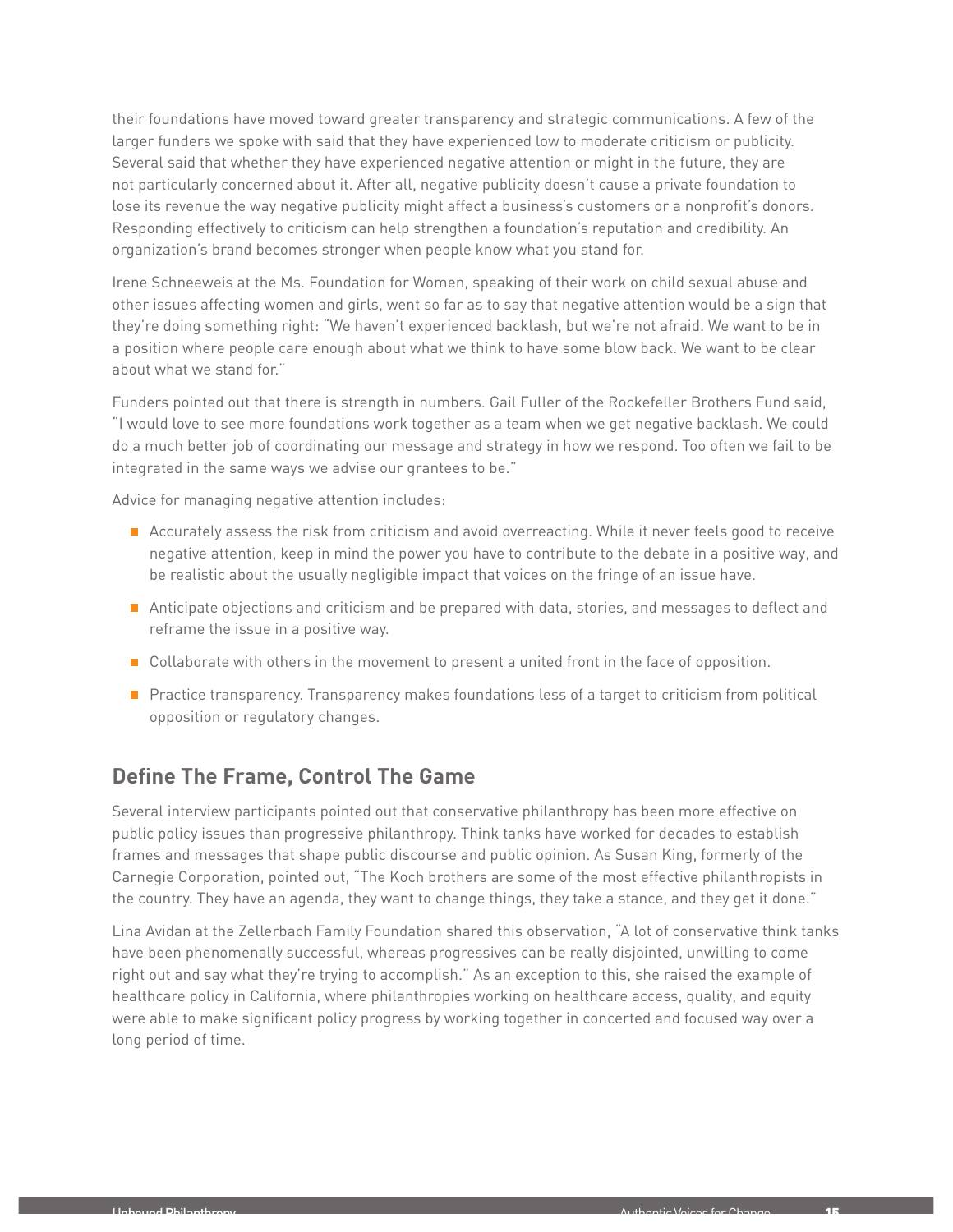Lessons learned for philanthropy focused on social justice include:

- Transparency is incredibly important for social justice movements. Take a stand, be clear and transparent about what you're trying to do, and focus on ways to get results.
- Humility and modesty can sometimes get in the way of taking a stand and focusing on results. Balance these values with the values of justice and opportunity for all people.
- Collaborate to pool and leverage resources, build a strong movement, and do more together than individual foundations or grantees can do alone.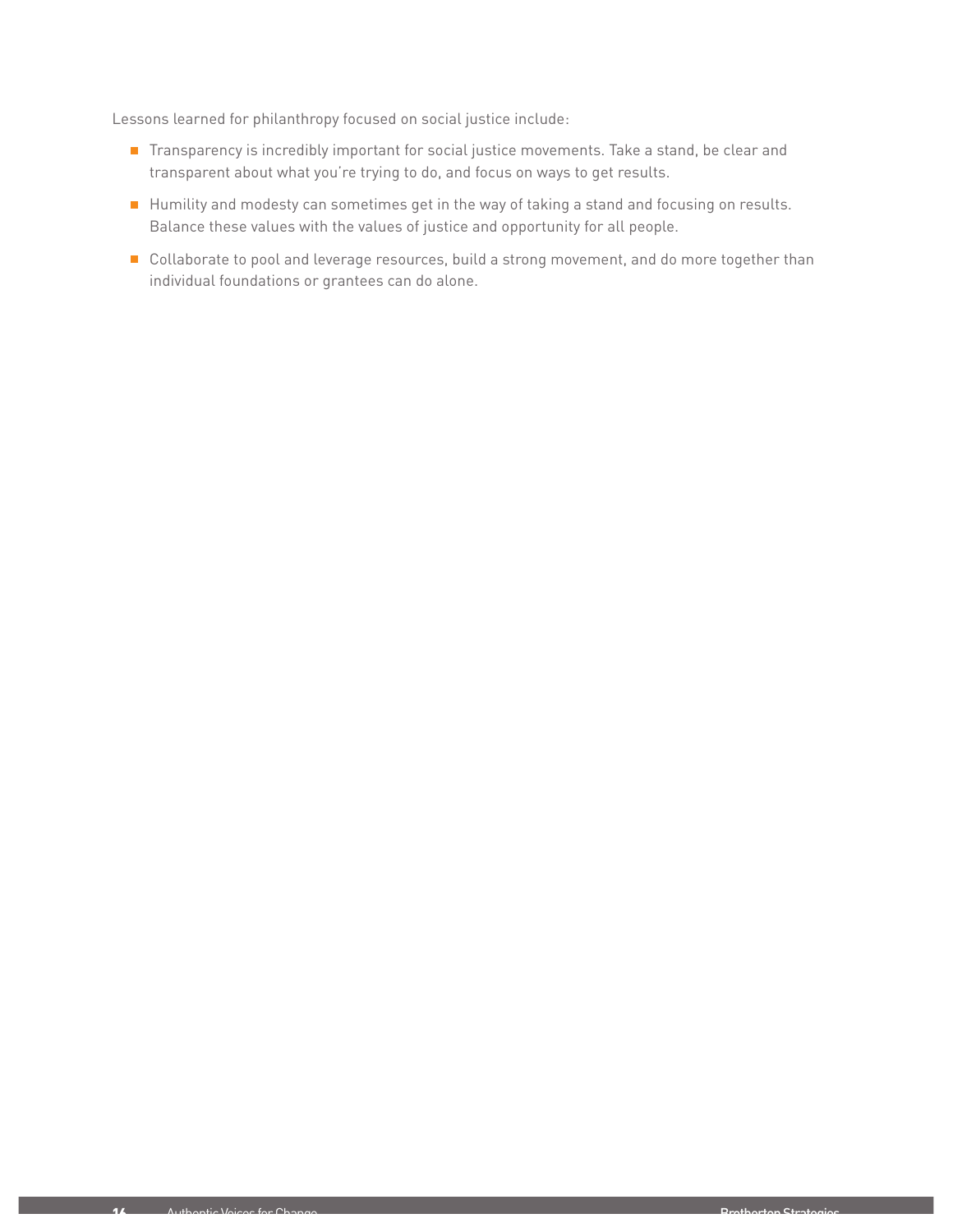# Appendix A: **List of Interviews**

We are grateful for the participation of the following foundation leaders who spoke with us to inform this report:

**Alfred Ironside,** Ford Foundation **Andrew Solomon**, Jonn D. and Catherine T. MacArthur Foundation **Ayesha Saran**, Barrow Cadbury Trust **Denis Chicola**, Evelyn and Walter Haas, Jr. Fund **Diane Camper**, Public Welfare Foundation **Emily Verellen**, The Fledgling Fund **Gail Fuller**, Rockefeller Brothers Fund **Irene Schneeweis**, Ms. Foundation for Women **John Slocum**, John D. and Catherine T. MacArthur Foundation **Lina Avidan**, Zellerbach Family Foundation **Mubin Haq**, Trust for London **Robert Bray**, Public Interest Projects & Four Freedoms Fund **Susan King**, formerly of the Carnegie Corporation of New York **Sylvia Burgos Toftness**, Northwest Area Foundation **Sylvia Yee**, Evelyn and Walter Haas, Jr. Fund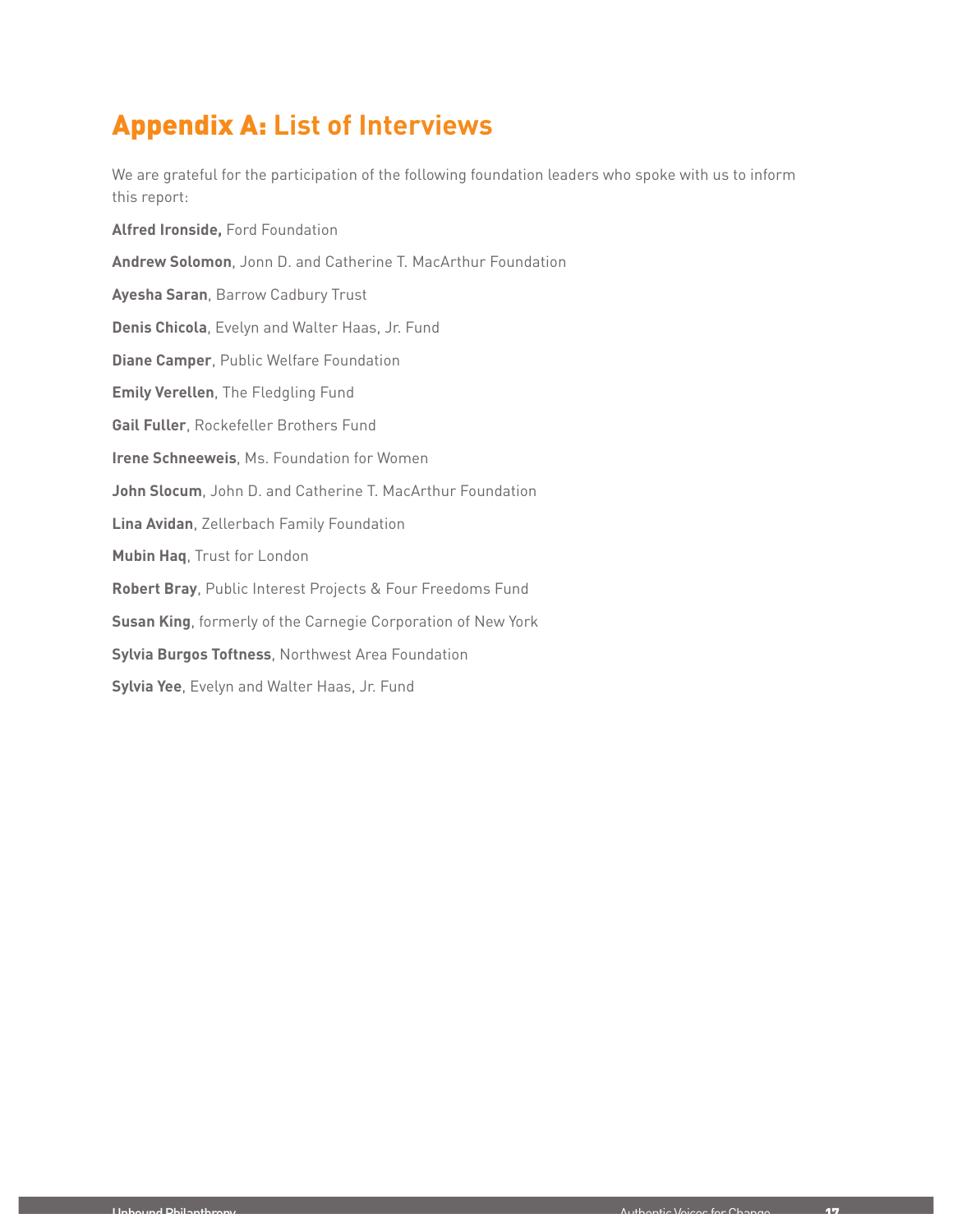# Appendix B: **Foundation Profiles**

|                                                                          | <b>Type</b>                                   | <b>Total Assets</b> | <b>Total Giving</b> | <b>Fiscal</b><br><b>Year</b> | <b>Funding Areas</b>                                                                                                                                                                                                                                                                         |
|--------------------------------------------------------------------------|-----------------------------------------------|---------------------|---------------------|------------------------------|----------------------------------------------------------------------------------------------------------------------------------------------------------------------------------------------------------------------------------------------------------------------------------------------|
| <b>Barrow</b><br><b>Cadbury Trust</b>                                    | Charitable<br>company limited<br>by guarantee | £77,710,000         | £4,165,000          | 3/31/10                      | <b>Criminal Justice</b><br><b>Migration and Europe</b><br>Poverty and Inclusion                                                                                                                                                                                                              |
| <b>Carnegie</b><br><b>Corporation of</b><br><b>New York</b>              | Independent<br>foundation                     | \$2,548,230,211     | \$119,805,090       | 9/30/11                      | <b>International Peace and Security</b><br>Islam Initiative<br><b>Higher Education and Libraries</b><br>Democracies and Civic<br>Integration                                                                                                                                                 |
| <b>The Fledgling</b><br><b>Fund</b>                                      | Independent<br>foundation                     | \$18,446,847        | \$2,126,605         | 12/31/09                     | <b>Economic Justice and Systemic</b><br>Poverty<br><b>Environmental Justice</b><br><b>Field Building</b><br>Girls' Empowerment and<br>Women's Leadership<br><b>Health and Wellness</b><br>Justice System                                                                                     |
| <b>Ford</b><br><b>Foundation</b>                                         | Independent<br>foundation                     | \$10,498,932,621    | \$427,625,656       | 9/30/11                      | <b>Democratic and Accountable</b><br>Government<br>Economic Fairness<br><b>Educational Opportunity</b><br>Freedom of Expression<br><b>Human Rights</b><br><b>Metropolitan Opportunity</b><br><b>Sexuality and Reproductive</b><br><b>Health and Rights</b><br><b>Sustainable Development</b> |
| <b>Evelyn and</b><br>Walter Haas, Jr.<br><b>Fund</b>                     | Independent<br>foundation                     | \$484,856,814       | \$25,151,215        | 12/31/10                     | Immigrant Rights<br>Gay and Lesbian Rights<br><b>Education Opportunities</b><br>Nonprofit Leadership                                                                                                                                                                                         |
| The John D.<br>and Catherine<br><b>T. MacArthur</b><br><b>Foundation</b> | Independent<br>foundation                     | \$5,737,270,334     | \$220,667,589       | 12/31/10                     | <b>International Programs</b><br>U.S. Programs<br>Media, Culture, and Special<br><b>Initiatives</b><br><b>MacArthur Fellows</b>                                                                                                                                                              |
| <b>Ms. Foundation</b><br>for Women                                       | Public charity                                | \$42,702,948        | \$3,486,586         | 6/30/11                      | <b>Building Democracy</b><br>Economic Justice<br><b>Ending Violence</b><br>Women's Health                                                                                                                                                                                                    |

Sources: Foundation Center; annual reports; foundation websites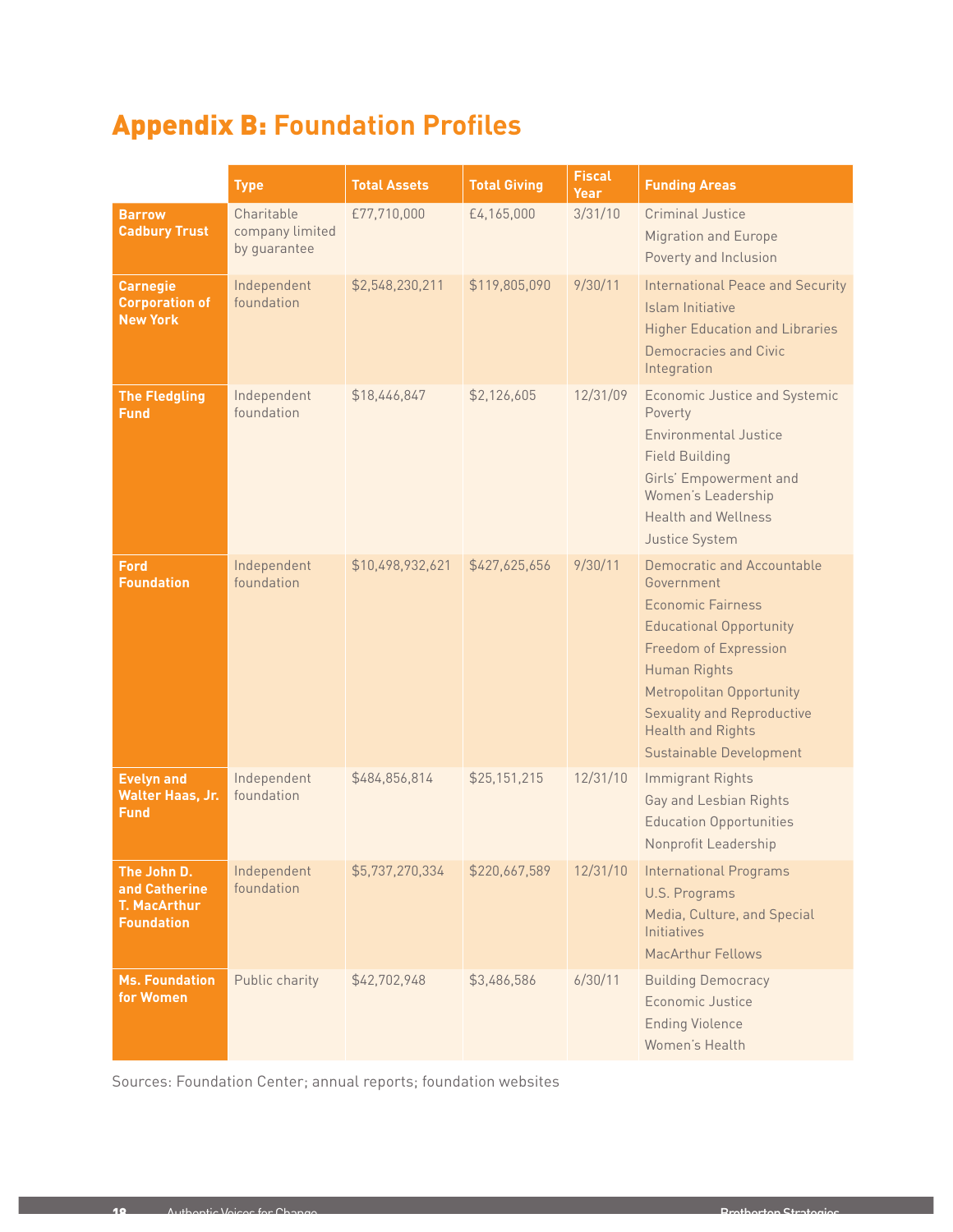|                                                             | <b>Type</b>                                     | <b>Total Assets</b> | <b>Total Giving</b> | <b>Fiscal Year</b> | <b>Funding Areas</b>                                                                                                            |
|-------------------------------------------------------------|-------------------------------------------------|---------------------|---------------------|--------------------|---------------------------------------------------------------------------------------------------------------------------------|
| <b>Northwest</b><br>Area<br><b>Foundation</b>               | Independent<br>foundation                       | \$426,444,303       | \$22,668,144        | 12/31/10           | Assets and Wealth<br><b>Capacity and Leadership</b><br><b>Public Policy</b>                                                     |
| <b>Public Welfare</b><br><b>Foundation,</b><br>Inc.         | Independent<br>foundation                       | \$450,320,490       | \$22,051,678        | 10/31/11           | <b>Criminal Justice</b><br>Juvenile Justice<br>Workers' Rights                                                                  |
| <b>Rockefeller</b><br><b>Brothers</b><br>Fund, Inc.         | Independent<br>foundation                       | \$789,378,035       | \$28,004,330        | 12/31/10           | Democratic Practice<br>Peacebuilding<br>Sustainable Development<br>Pivotal Places                                               |
| <b>Trust for</b><br><b>London</b>                           | Independent<br>foundation                       | £207,000,000        | £6,500,000          | 2011               | Employment<br>Migration<br><b>Social Justice</b><br><b>Strengthening the Sector</b>                                             |
| <b>Unbound</b><br><b>Philanthropy</b>                       | Independent<br>foundation,<br>family foundation | \$115,090,018       | \$4,653,980         | 12/31/10           | <b>Immigration and Migration</b>                                                                                                |
| <b>The Zellerbach</b><br><b>Family</b><br><b>Foundation</b> | Independent<br>foundation.<br>family foundation | \$118,568,784       | \$4,566,446         | 12/31/11           | Arts<br><b>Improving Human Services</b><br><b>Systems</b><br><b>Immigrants and Refugees</b><br><b>Strengthening Communities</b> |

Sources: Foundation Center; annual reports; foundation websites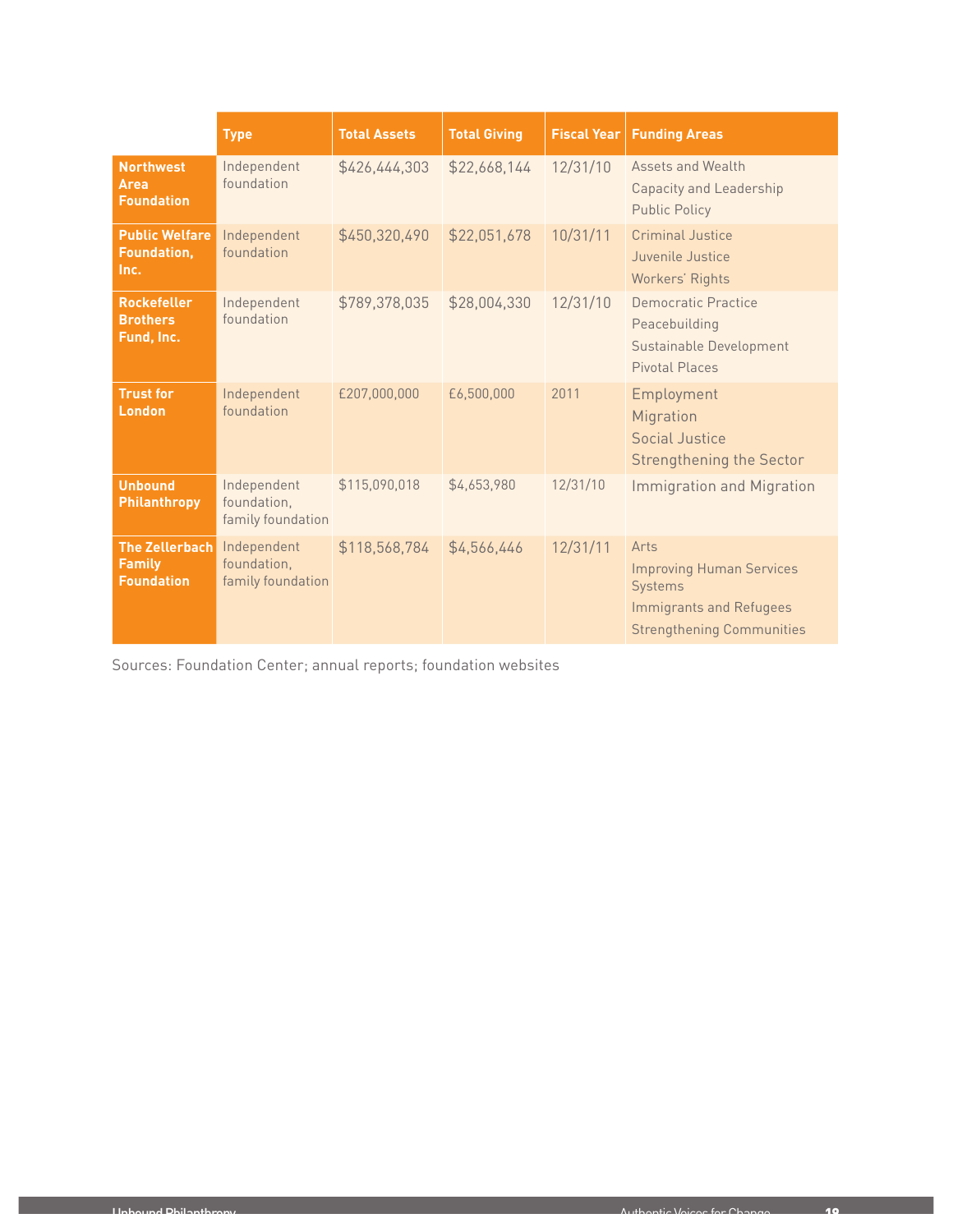# Appendix C: **Channels and Transparency**

The following items are communications channels used by various foundations to provide transparency about their work. Sources: Foundation Center databases; foundation websites and social media channels.

|                                                | <b>Unbound Philanthropy</b> | Barrow Cadbury Trust | <b>Carnegie Corporation of New York</b> | The Fledgling Fund | <b>Ford Foundation</b> | Evelyn and Walter Haas, Jr. Fund | John D. and Catherine T.<br>MacArthur Foundation | Ms. Foundation              | Northwest Area Fund | <b>Public Welfare Foundation</b> | Rockefeller Brothers Fund | Trust for London | <b>Zellerbach Family Foundation</b> |
|------------------------------------------------|-----------------------------|----------------------|-----------------------------------------|--------------------|------------------------|----------------------------------|--------------------------------------------------|-----------------------------|---------------------|----------------------------------|---------------------------|------------------|-------------------------------------|
| <b>Blog</b>                                    |                             |                      |                                         |                    |                        |                                  |                                                  | $\mathcal{L}_{\mathcal{A}}$ |                     |                                  | Г                         |                  |                                     |
| <b>Board profiles on website</b>               |                             |                      |                                         |                    |                        |                                  |                                                  |                             |                     |                                  |                           |                  |                                     |
| E-newsletter                                   |                             |                      |                                         |                    |                        |                                  |                                                  |                             |                     |                                  |                           |                  |                                     |
| <b>Facebook account</b>                        |                             |                      | <b>College</b>                          |                    |                        | <b>Service Service</b>           |                                                  |                             |                     |                                  | <b>CONTRACTOR</b>         |                  |                                     |
| <b>Giving Pledge</b>                           |                             | <b>NA</b>            | <b>NA</b>                               | <b>NA</b>          | <b>NA</b>              | <b>NA</b>                        | <b>NA</b>                                        | <b>NA</b>                   | <b>NA</b>           | <b>NA</b>                        |                           | <b>NA</b>        |                                     |
| <b>Grantee perception report</b><br>on website |                             |                      |                                         |                    |                        | . .                              |                                                  |                             |                     |                                  | И.                        |                  |                                     |
| <b>Grants database on</b><br>website           |                             |                      |                                         |                    |                        |                                  |                                                  |                             |                     |                                  |                           |                  |                                     |
| <b>Financials</b>                              |                             |                      |                                         |                    |                        |                                  |                                                  |                             |                     |                                  |                           |                  |                                     |
| <b>Knowledge center</b>                        |                             |                      |                                         |                    |                        |                                  |                                                  |                             |                     |                                  |                           |                  |                                     |
| <b>Philanthropy's Promise</b>                  |                             |                      |                                         |                    |                        |                                  |                                                  |                             |                     |                                  |                           |                  |                                     |
| <b>Podcast</b>                                 |                             |                      |                                         |                    |                        |                                  |                                                  |                             |                     |                                  |                           |                  |                                     |
| <b>Staff profiles on website</b>               |                             |                      |                                         |                    |                        |                                  |                                                  |                             |                     |                                  |                           |                  |                                     |
| <b>Twitter account</b>                         |                             |                      | $\sim$                                  |                    |                        |                                  |                                                  |                             |                     |                                  |                           |                  |                                     |
| <b>YouTube channel</b>                         |                             |                      |                                         |                    |                        |                                  |                                                  |                             |                     |                                  |                           |                  |                                     |